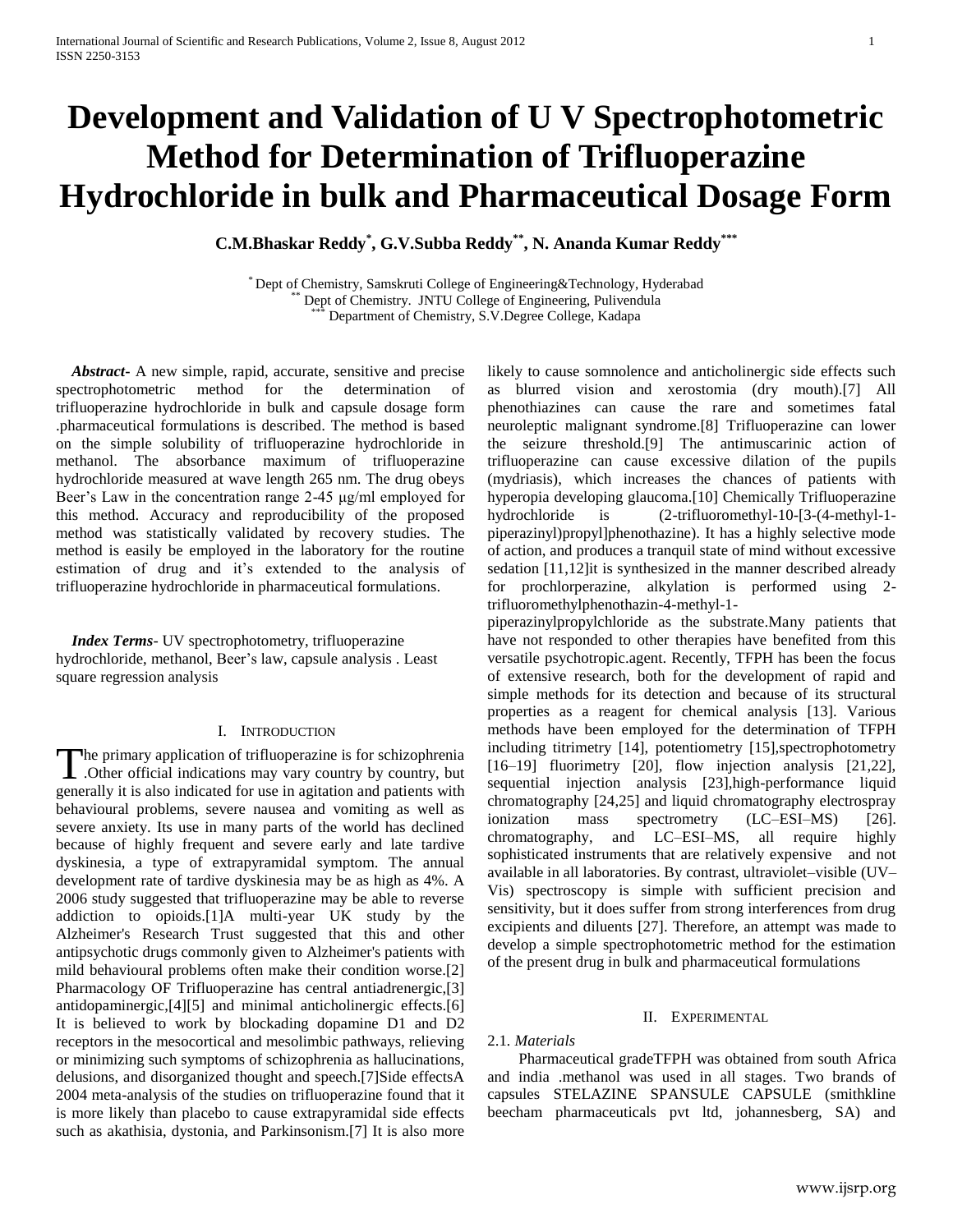ARBPAN-2 (arbro pharmaceuticals, New delhi, India) were procured from the local market.

## **2.2***. Apparatus*

 Spectrophotometric analysis was performed on a Shimadzu UV-1800 spectrophotometer, with a 1.00 cm quartz cells. The instrument settings were optimized to produce a spectrum with about 80% full-scale deflection and acceptable noise level. Each spectrum was recorded in triplicate. For each replicate measurement the cell was refilled with fresh solution *Methods*

## **2.3.1***. Preparation of TFPH standard solutions*

 A stock solution containing 100 μg mL-1 of TFPH was prepared by dissolving 10mg of TFPH in methanol, then transferring into a 100 mL volumetric flask and diluted up to the mark with methanol. All measurements were made at room temperature.The standard solutions were prepared by the proper dilutions of the stock standard solution with methanol to reach concentration range of 2-45 μg mL-1. The determination was conducted in triplicate.

## **2.3.2***. Preparation of sample solution*

 A powder (55.10 mg) equivalent to 10 mg of TFPH was transferred to 100 mL volumetric flask. The content was mixed with 50 mL of methanol. The mixture was sonicated for 20 min. This solution was filtered through the whatman filter paper No.41 and the filtrate and washings were combined and diluted to the 100 mL with methanol to get solution having TFPH 100 μg mL-1.

## *2.3.3 Preparation of Calibration Curve*

 The standard stock solution of TFPH was scanned in the wavelength range of 200 nm to 400 nm against methanol as a blank. A calibration curve was constructed over a concentration range 2-45 μg mL-1. Absorbance of each solution was measured at the wavelength of 265 nm. Calibration curve was constructed for TFPH by plotting absorbance versus concentration at 265 nm wavelength. The determination was conducted in triplicate. ( Fig **: 2)**

# **2.4***. Validation of Method*

 The method was validated with respect to linearity, accuracy, precision, limit of detection (LOD) and limit of quantitation (LOQ) [31,32,33]

# *2.4.1 Linearity*

 To establish linearity of the proposed method, ten separate series of solutions of TFPH (2–45 μg mL-1 in methanol) were prepared from the stock solutions and analyzed. Least square regression analysis was performed on the obtained data

# *2.4.2 Accuracy*

 The accuracy of the method is the closeness of the measured value to the true value for the sample. To determine the accuracy of the proposed method, different levels of drug concentrations lower concentration (LC, 80%), intermediate concentration (IC, 100%) and higher concentration (HC, 120%) were prepared from independent stock solutions and analyzed  $(n = 10)$ . Accuracy was assessed as the percentage relative error and mean % recovery (Table 1). To provide an additional support to the accuracy of the developed assay method, a standard addition method was employed, which involved the addition of different concentrations of pure drug (10, 20 and 30 μg mL-1) to a known preanalyzed formulation sample and the total concentration was determined using the proposed method ( $n = 10$ ). The% recovery

of the added pure drug was calculated as % recovery  $= [(Ct-$ *Cs*)/*Ca*] x 100, where *Ct* is the total drug concentration measured after standard addition; *Cs,* drug concentration in the formulation sample; *Ca*, drug concentration added to formulation (Table 1). *2.4.3 Precision*

 Repeatability was determined by using different levels of drug concentrations (same concentration levels taken in accuracy study), prepared from independent stock solutions and analyzed (*n*=10) (Table 2). Inter-day and intra-day variations were studied to determine intermediate precision of the proposed analytical method. Different levels of drug concentrations in triplicates were prepared three different times in a day and studied for intraday variation. The same procedure was followed for three different days to study inter-day variation  $(n = 10)$ . The percent relative standard deviation (% R.S.D.) of the predicted concentrations from the regression equation was taken as precision (Table 2). Precision studies were also carried out using the real samples of TFPH capsule in a similar way to standard solution to prove the usefulness of the method

*2.4.4 Limit of Detection (LOD) and Limit of Quantitation (LOQ)* LOD  $(k=3.3)$  and LOQ  $(k=10)$  of the method was established according to ICH definitions (C1=k\*So/S, where C1 is LOD or LOQ, So is the mean standard deviation of blank determination, S is the slope of standard curve and k is the constant related to confidence interval). LOD and LOQ of method are reported in Table 2.

## III. RESULTS AND DISCUSSION

 The development of spectrophotometry methods for the determination of drugs has increased considerable in recent years because of their importance in pharmaceutical analysis.Based on the experimental data the standard calibration curve was plotted (Fig.2) The absorbance range was found to be 0.107-1.879 The content of drug was calculated from the equation  $y = 0.041x +$ 0.028. These solutions obeyed Beer-Lambert's law in concentration range of 2-45 μg mL-1 with R2 value of 0.999. The assays were validated by means of ANOVA (Analysis of variance), as described in official literature [34]. This developed method presented no parallelism deviation and no linearity deviation  $(P < 0.05)$ . The reproducibility of the proposed method was determined by performing capsule assay at different time intervals on same day (Intra-day assay precision) and on three different days(Inter-day precision). Result of intra-day and interday precision is expressed in % RSD.Percent RSD for Intraday assay precision was found to be 0.0504. Inter-day assay precision was found to be 0.0905. According to the equation, the LOD and LOQ were found to be 0.27and 0.82 μg/mL, respectively. This data shows that this method is sensitive for the determination of TFPH. To ascertain the accuracy of proposed methods, recovery studies were carried out by standard addition method at three different levels (80%, 100% and120%). Percent recovery for TFPH by the proposed method was found in the range of 99.33 % to 100.14 %. Repeatability is based on the results of the method operating over short time interval under same conditions. The low RSD values of intra-day precision (Table 2),recovery (Table 1), and pharmaceutical preparations (Table 3) showed high repeatability.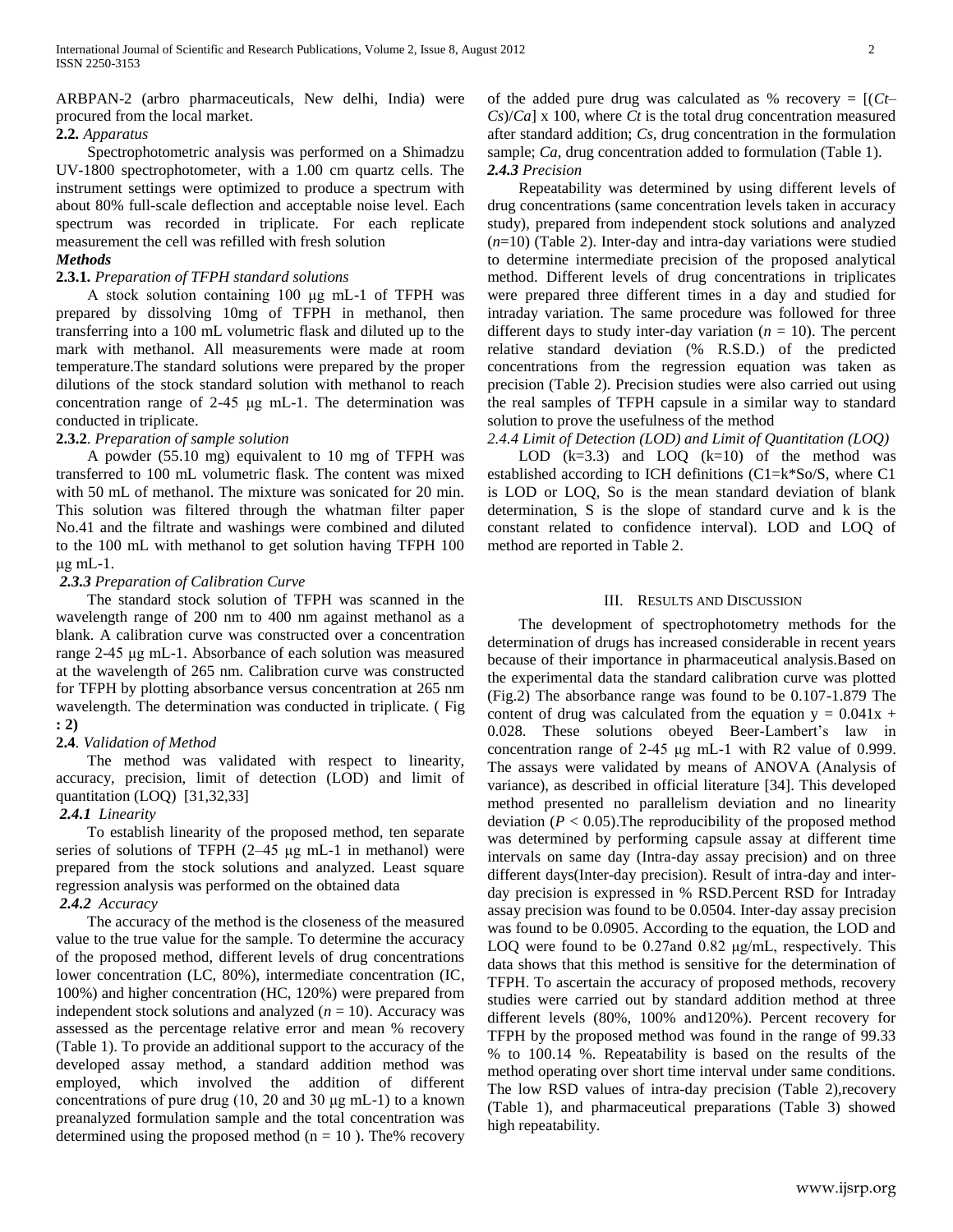### IV. CONCLUSION

 UV spectrophotometric method developed for trifluoperazine hydrochloride is simple ,accurate, sensitive, rapid and economic and it can be conveniently employed for the routine analysis and the quality control of trifluoperazine hydrochloride in pharmaceutical dosage forms.The method was suitable to determine concentrations in the range 2-45 μg mL-1.The limits of detection and quantitation for trifluoperazine hydrochloride with a lower concentration were 0.27 and 0.82 μg mL-1 respectively, which are under the lowest expected concentrations in the sample. The sample recovery from the formulation was in good agreement with its respective label claim.

#### ACKNOWLEDGEMENT

 Authors are thankful to the Principal Dr A.S, Reddy Samskruti college of Engineering & Technology, Ghatkesar ,Kondapur , Hyderabad , India. for providing research facilities for this work.

#### **REFERENCES**

- [1] Tang L, Shukla PK, Wang ZJ (2006). "Trifluoperazine, an orally available clinically used drug, disrupts opioid antinociceptive tolerance". Neuroscience Letters 397 (1–2): 1–4. DOI:10.1016/j.neulet.2005.11.050. PMID 16380209. Lay summary – ScienceDaily (2006-02-13).
- [2] . Ballard C, Lana MM, Theodoulou M, et al. (April 2008). Brayne, Carol. ed. "A Randomised, Blinded, Placebo-Controlled Trial in Dementia Patients Continuing or Stopping Neuroleptics (The DART-AD Trial)". PLoS Medicine 5 (4): e76. DOI:10.1371/journal.pmed.0050076. PMC 2276521. PMID 18384230. //www.pubmedcentral.nih.gov/articlerender.fcgi?tool=pmcentrez&artid=22 7652 Lay summary – BBC News (2008-04-01). "Neuroleptics provided no benefit for patients with mild behavioural problems, but were associated with a marked deterioration in verbal skills"
- [3] Huerta-Bahena J, Villalobos-Molina R, García-Sáinz JA (January 1983). "Trifluoperazine and chlorpromazine antagonize alpha 1- but not alpha2 adrenergic effects". Molecular Pharmacology 23 (1): 67–70. PMID 6135146. http://molpharm.aspetjournals.org/cgi/pmidlookup?view=long&pmid=6135

146. Retrieved 2009-06-21.

- [4] Seeman P, Lee T, Chau-Wong M, Wong K (June 1976). "Antipsychotic drug doses and neuroleptic/dopamine receptors". Nature 261 (5562): 717–9. Bibcode 1976Natur.261..717S. DOI:10.1038/261717a0. PMID 945467.
- [5] Creese I, Burt DR, Snyder SH (1996). "Dopamine receptor binding predicts clinical and pharmacological potencies of antischizophrenic drugs". The Journal of Neuropsychiatry and Clinical Neurosciences 8 (2): 223–6. PMID 9081563. http://neuro.psychiatryonline.org/cgi/content/abstract/8/2/223. Retrieved 2009-06-21.
- [6] Ebadi, Manuchair S (1998). "Trifluoperazine Hydrochloride". CRC desk reference of clinical pharmacology (illustrated ed.). CRC Press. ISBN 978- 0-8493-9683-0. http://books.google.co.uk/books?id=- EAxShTKfGAC&lpg=PA580&dq=trifluoperazine%20anticholinergic. Retrieved 2009-06-21.
- [7] a b c Marques LO, Lima MS, Soares BG (2004). Marques, Luciana de Oliveira. ed. "Trifluoperazine for schizophrenia". Cochrane Database of Systematic Reviews (Online) (1): CD003545. DOI:10.1002/14651858.CD003545.pub2. PMID 14974020.
- [8] Smego RA, Durack DT (June 1982). "The neuroleptic malignant syndrome". Archives of Internal Medicine 142 (6): 1183-5. DOI:10.1001/archinte.142.6.1183. PMID 6124221.
- [9] Hedges D, Jeppson K, Whitehead P (July 2003). "Antipsychotic medication and seizures: a review". Drugs of Today (Barcelona, Spain : 1998) 39 (7): 551–7. DOI:10.1358/dot.2003.39.7.799445. PMID 12973403.
- [10] Boet DJ (July 1970). "Toxic effects of phenothiazines on the eye". Documenta Ophthalmologica. Advances in Ophthalmology 28 (1): 1–69. DOI:10.1007/BF00153873. PMID 5312274.
- [11] . Karpinska, J.; Starczweska, B.; Puzanowska-Tarasiewicz, H.: Analytical properties of and 10-disubstituted phenothiazine derivatives. Anal. Sci. **129**, 161–170 (1996)
- [12] Howard,C.A.: Pharmaceutical Dosage Forms andDrugDelivery Systems, 5th edn, pp. 51 and 196. Lee and Fibiger publisher,London (1990)
- [13] Puzanowska-Tarasiewicz, H.; Karpínska, J.; Kúzmicka, L.: Analytical applications of reactions of iron(III) and hexacyanoferrate(III) with 2,10 disubstituted phenothiazines. Int. J. Anal. Chem. **2009**, 1–8 (2009)
- [14] Basavaiah, K.; Manjunatha Swany, J.: Titrimetric and spectrophotometric determinations of some phenothiazine psychotropicsusing chloramine-T. Turk. J. Chem. **26**, 551–558 (2002)
- [15] Golabi, S.M.; Showkati-Shishevan, M.: Potentiometric titration of phenothiazine compounds in chloroform and its use inpharmaceutical analysis. Talanta **38**, 1253–1256 (1991)
- [16] Belal, B.; Ibrahim, F.; Hassan, S.M.; Aly, F.A.: Spectrophotometric determination of some psychotropic drugs in twocomponentmixtures. Microchem. J. **41**, 305–312 (1990)
- [17] El-Gindy, A.; El-Zeany, B.; Awad, T.; Shabana, M.M.: Spectrophotometric determination of trifluoperazine HCl and isopropamideiodide in binary mixture using second derivative and second derivative of the ratio spectra methods. J.Pharm.Biomed. Anal. **26**, 203–210 (2001)
- [18] Revavasiddappa, H.D.; Kiran Kumar, T.N.: Rapid spectrophotometric determination of chromium with trifluoperazinehydrochloride. Chem. Anal. (Warsaw) **47**, 311 (2002)
- [19] El-Gindy, A.; El-Zeany, B.; Awad, T.; Shabana, M.M.: Derivative spectrophotometric, thin layer chromatographic-densitometricand high performance liquid chromatographic determination of trifluoperazine hydrochloride in presence of itshydrogen peroxide induced-degradation product. J. Pharm. Biomed. Anal. **27**, 9–18 (2002)
- [20] Karimi, M.A.; Hormozi Nexhad, M.R.: A highly sensitive indirect spectrophotometric method for the determination of somephenothiazine drugs. J. Chem. **18**, 2201–2210 (2006)
- [21] Saudagar, R.B.; Saraf, S.; Saraf, S.: Spectrophotometric determination of chlordiazepoxide and trifluoperazine hydrochloridefrom combined dosage form. Indian J. Pharm. Sci. **69**, 149–152 (2007)
- [22] Ravanasiddappa, H.D.; Veena, M.A.: Spectrophotometric determination of some phenothiazine drug using chloramine-T-iodine-starch. J. Anal. Chem. **63**, 140–144 (2008)
- [23] Mohammad, A.K.; Mohammad, M.A.; Reza, B.A.; Mohammad, R.N.H.; Hamzeh, A.: Individual and simultaneous determination of phenothiazine drug using PCR, PLS and OSC-PLS multivariate calibration methods. J. Seb. Chem. Soc. **73**,233–247 (2008)
- [24] Yung, G.J.; Qu, X.L.; Ming, M.; Qu, Q.S.; Wang, C.Y.; Zhu, A.P.; Hu, A.Y.: Trace measurement of phenothiazine drugs intablets by micellarenhanced fluorophotometric method. J. Fluoresc. **17**, 119–126 (2007)
- [25] Pérez-Ruiz, T.; Martínez-Lozano, C.; Sanz, A.; Teresa San Miguel, M.: Flow-injection chemiluminescent determination of phenothiazines in pharmaceutical preparations. Lab. Autom. Inform. Manag. **34**, 149–158 (1999)
- [26] Ruedas Rama, M.J.; Ruiz Medina, A.; Molina Diaz, A.: Bead injection spectroscopy-flow injection analysis (BIS-FIA): an interesting tool applicable to pharmaceutical analysis determination of phenothiazine and trifluoperazine. J. Pharm. Biomed.Anal. **35**, 1027–1034 (2004)
- [27] Idris,A.M.: On-line coupling of solid-phase extraction, derivatization reaction and spectrophotometry by sequential injection analysis: application to trifluoperazine assay in human urine. J. Pharma. Toxicol. Meth. **56**, 330– 335 (2007)
- [28] Kountourellis, J.E., Markopoulou, C.K.; Stratis, J.A.: Quantitative high performance liquid chromatographic determinationof bamipine combined with tricyclic antidepressants and/or antipsychotics in pharmaceutical formulations. Anal. Lett. **26**,2171–2182 (1993)
- [29] Abdel-Moety, E.M.; Al-Deeb, O.A.: Stability-indicating liquid chromatographic determination of trifluoperazine hydrochloridein bulk Form and tablets. Eur. J. Pharm. Sci. **5**, 1–5 (1997)
- [30] Xu, P.; Li, H.; Gui Zhu, Y.; Vhem, B.; Ma, N.; Xei, Y.; Zhang, B.: Validated liquid–liquid extraction and LC–ESI–MSmethod for the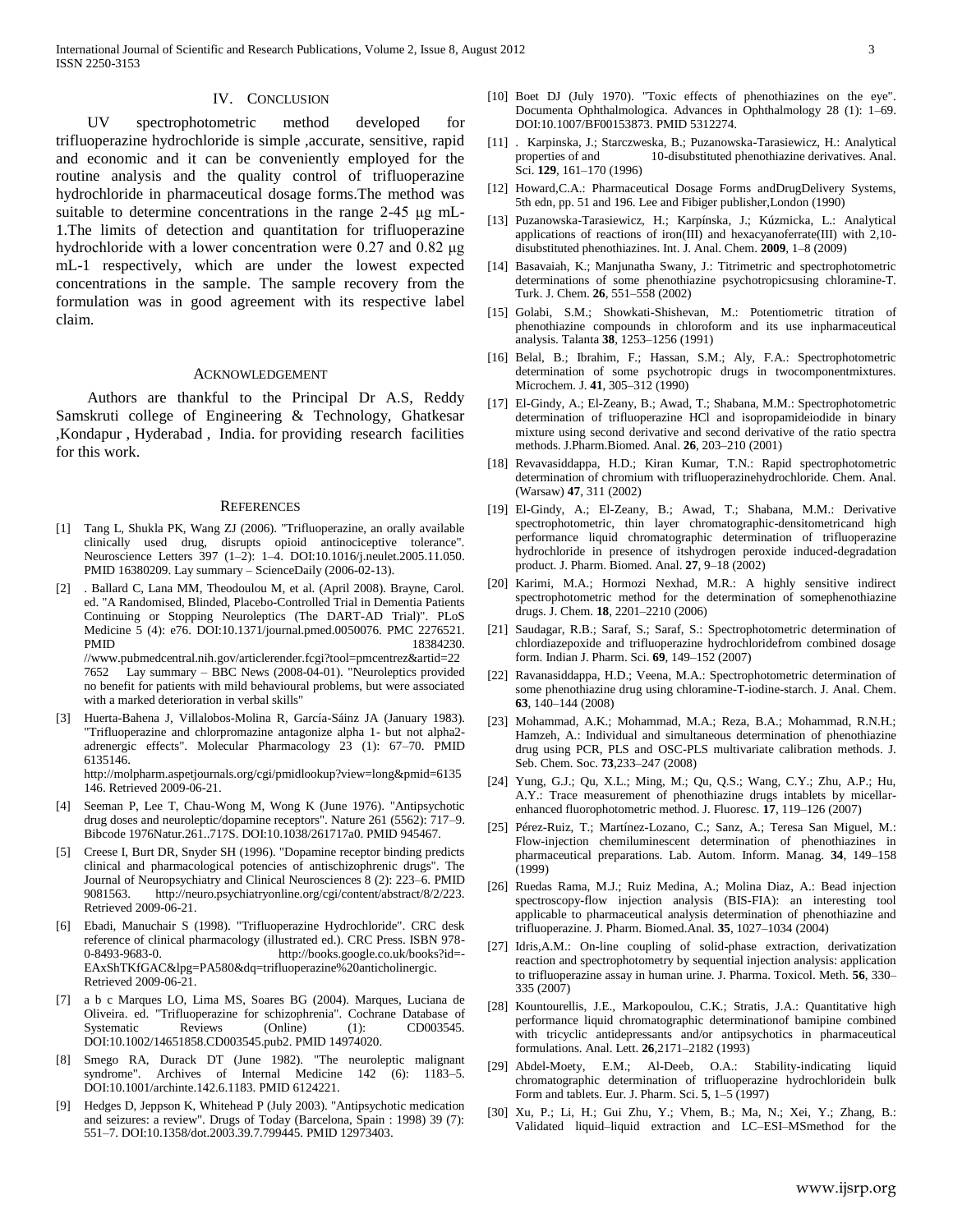determination of melitracen in human plasma. Chromatographia **67**, 935– 939 (2008)

- [31] .The United States Pharmacopeia (2005) The National Formulary 28, USPharmacopeial Convention Inc., Rockville, MD,USA: 2748-2751
- [32] ICH-Q2R1 Validation of Analytical Procedures: Methodology International Conference on Harmonization of Technical Requirements for Registration of Pharmaceuticals for Human Use, Geneva, Switzerland (1996).
- [33] Cazes J. Update Supplement Encyclopedia of Chromatography (2004) Validation of HPLC Instrumentation.339
- [34] Armbruster D A, Tillman M D and Hubbs L M (1994) Comparison of the empirical and the statistical methods exemplified with GC-MS assays of abused drugs. ClinChem 40: 1233-1238

Samskruti college of engineering &Technology Kondapur, , Ghatkesar , Hyderabad , Rangareddy (Dist) pin-501301 A. P India, Tel +91 9290301294 E-mail : cmbr2008@gmail.com **Second Author** – Dr.G.V. Subba Reddy M.SC P.hd, Associate professor of chemistry, Dept of Chemistry, Jntu college of Engineering Pulivendula Kadapa (Dist) pin-516390 A.P India, Tel: + 919 441980604, E-mail: lakshmivenkat05@gmail.com

**Third Author** – Dr. N. Ananda Kumar Reddy– M.SC ; P.hd, S.V.Degree College, Balagi Nagar, Kadapa -515003 , E-Mail : drakreddy@gmail.com

#### AUTHORS

**First Author** – C.M.Bhaskar Reddy– M.SC M.Ed M.Phil ( P.hd), Associate professor of chemistry, Dept of chemistry,





#### **Fig : 2 Calibration Curve of trifluperazine hydrochloride in methanol**